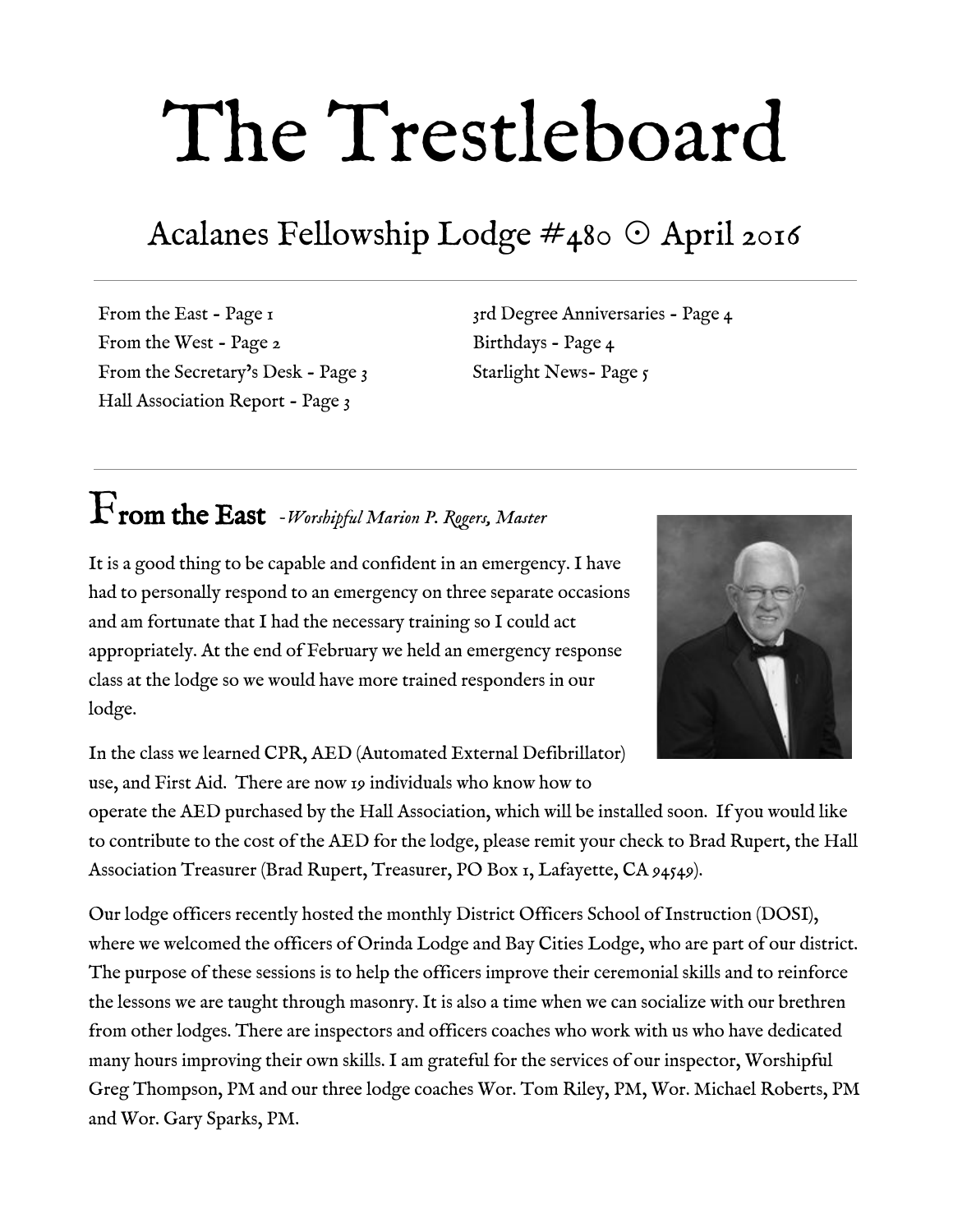

On May 14, we will celebrate Most Worshipful Alvin Weis PGM's 50 years in Masonry. PGM Weis has been a role model for many through the years, and has helped us along our masonic journey. It was an honor to have him serve as my coach when I took the degrees of masonry. I encourage you to join us to honor this extraordinary man and his Masonic legacy on May 14 at the Union City Masonic Homes, starting at 4:00 PM. Following the ceremony we will have a Hawaiian Luau. Since space is limited, please let me know no later than April 14 if you will attend (Marion Rogers, 925-596-3312, [marion.rogers@comcast.net\)](mailto:marion.rogers@comcast.net). Wives and guests are invited.

Masons have a long history of supporting education for our children, and our Grand Master has declared April to be Public Schools Month. On April 22, we will be gathering at Sankofa Academy in Oakland to meet the school staff, tour their facilities and celebrate their contributions to educating our youth. If you would like to join us just let us know. The program begins at 8:15 AM.



#### From the West *Harry <sup>G</sup> <sup>P</sup> Burt, Senior Warden*

Masonry is the greatest and arguably the oldest fraternity, but in order for us to be successful we have to have expectations to share with each other and new members. From the moment a

prospect shows interest we have to understand his expectations and he has to understand ours. We have to have expectations of our performance as brothers, officers and coaches and share our personal insights into Masonry to draw out prospects' and candidates' thoughts so they develop an early excitement about Masonry's purpose. Expectations generate enthusiasms that we can share with our brethren to improve the world by improving ourselves.

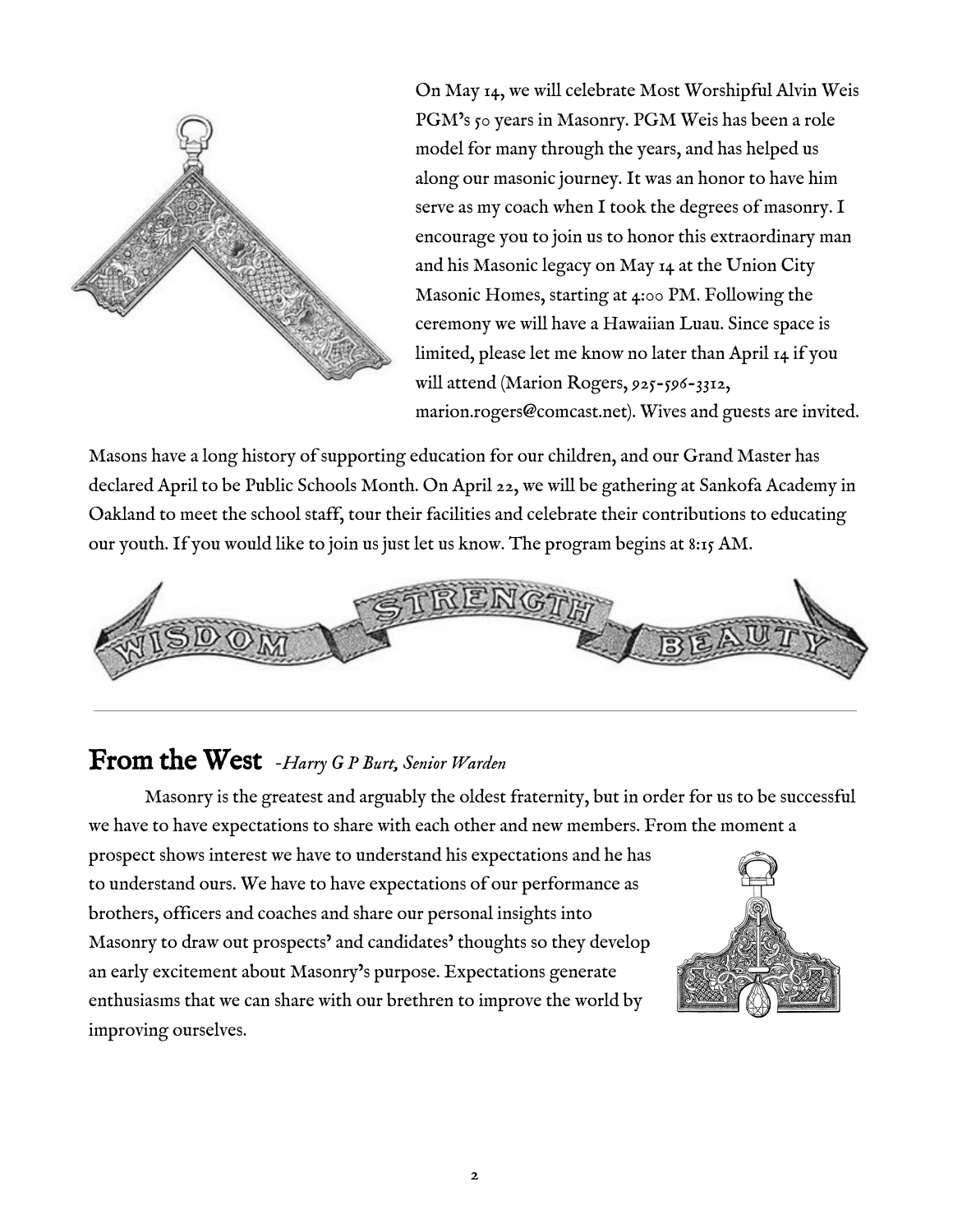## From the Secretary's Desk *Fred Lezak, Secretary*

March winds and rains are behind us. Boy, the year goes fast, doesn't it. But we continue with the year of membership. At our April stated meeting we will be celebrating the 50th masonic anniversary of three brothers: Gerald Hertz, Fred Schachtman and Tommy Thompson. The stated meeting will



also be the official visit from our District Inspector, Worshipful Greg Thompson. Please plan on joining us at the dinner at 5:30pm followed by the presentation of 50 year pins and the meeting. It all happens on April 5, 2016.

We continue to send out membership surveys. If you have not yet received one, you will be getting one soon. If you have already received on and have not yet responded, please do so now. Keeping our contact information for our brothers up to date is very important. Your help here is truly appreciated.

Once again, if you have not been to a stated meeting and the dinner preceding it, you really need to come. The feeling of brotherhood, camaraderie, joy and fun is growing. Come and be a part of it.

#### Hall Association Report *Bob Smith, President, Hall Association*

The Hall Association held its first AED and CPR training session on Saturday February 27, 2016. Nineteen people attended the session and all passed their certification requirements and will receive proficiency cards in the near future. Richard Enea was a dynamic instructor and kept us all interested for the morning. We even had time to receive extra instruction in first aid.



We will try to schedule another course if members of

our lodge show interest. Let any Hall member know if you are interested. We are still in need of contributions towards the AED and if you would like to contribute please let Harry Burt or Bob Smith know.

We will place the new AED in our social hall. It comes fully loaded with instructions on how to use this life saving device.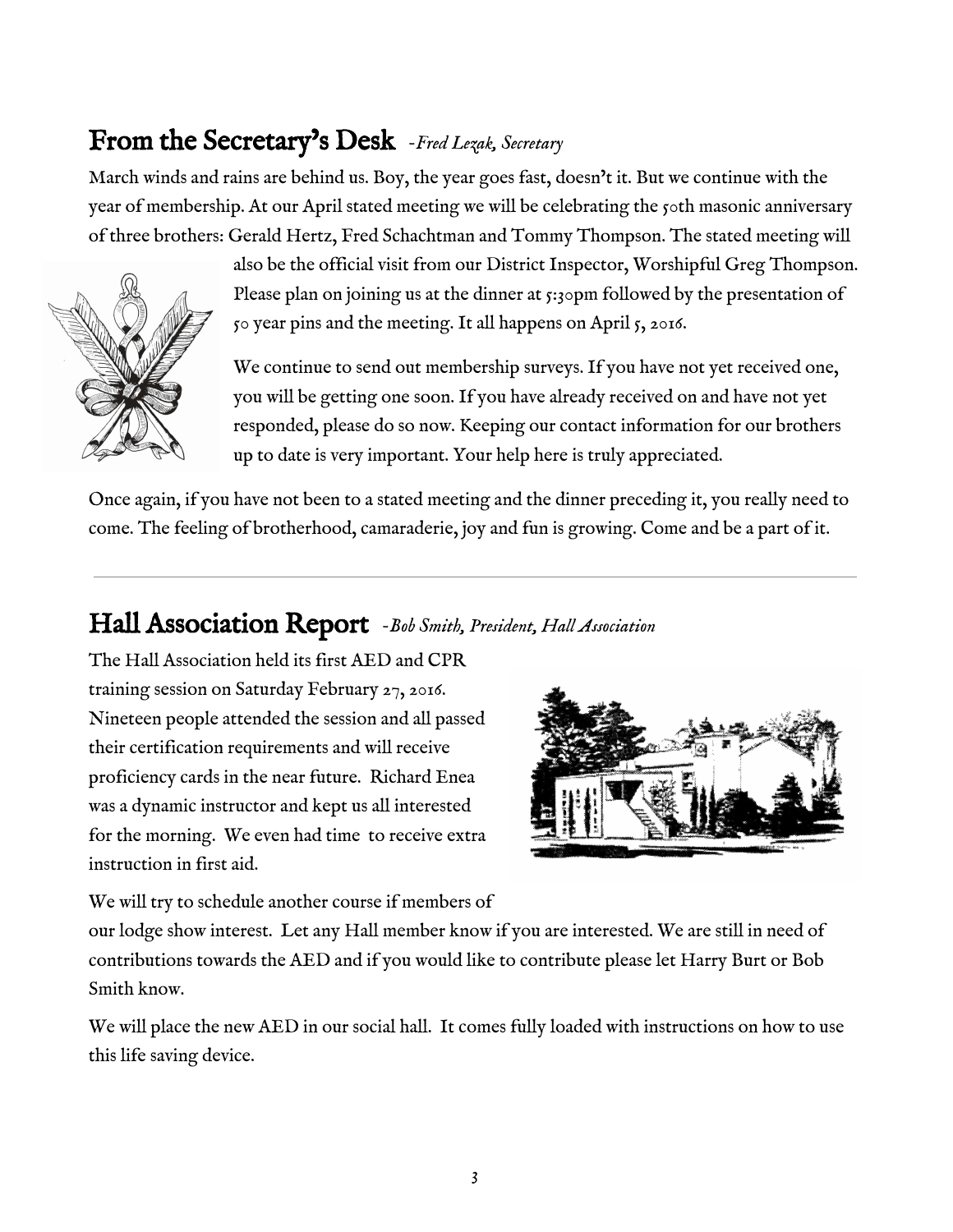

## 3rd Degree Anniversaries

| Name                  | Raised              | Years a                |
|-----------------------|---------------------|------------------------|
|                       |                     | $\mathbf{M}\mathbf{M}$ |
| John H. Kalivoda      | 4/12/1957           | 59                     |
| Amos J. Leffler       | 4/8/1958            | 58                     |
| Peter J. Axtman       | 4/23/1959           | 57                     |
| Donald R. Hansen, PM  | 4/21/1959           | 57                     |
| Gerald I. Hertz       | 4/19/1966           | 50                     |
| Jay J. Newman         | 4/20/1968           | 48                     |
| Gary A. Yanes, PM     | 4/18/1973           | 43                     |
| James L. Weeden       | $4/\frac{11}{1974}$ | 42                     |
| Roy Couch             | 4/27/1976           | 40                     |
| Donald B. Burnett, PM | $4/\frac{11}{1978}$ | 38                     |
| Jeffrey A. Fesunoff   | 4/30/2002           | 14                     |
| Russell J. Chapman    | 4/29/2003           | 13                     |
| <b>B.</b> Ryder Brose | 4/28/2007           | 9                      |
| Mark A. Williams      | 4/30/2011           | 5                      |
|                       |                     |                        |
|                       |                     |                        |
|                       |                     |                        |



## April Birthdays

Please join us in wishing our brethren very happy birthdays this month.

| George H. Konstantopoulos, PM | April 6    |
|-------------------------------|------------|
| Alan L. Sherman               | April $_7$ |
| Edward A. Stack, Jr.          | April $7$  |
| David G. Wheeler              | April 8    |
| Robert L. Polvi               | April 10   |
| Richard G. Keihner            | April 11   |
| Donald K. Chambers            | April 14   |
| Thomas E. Riley, III, PM      | April 15   |
| James R. Barley               | April 16   |
| Frederick T. Lezak, Jr.       | April 17   |
| William Hockenberry, Jr.      | April 18   |
| Eldon G. Keefer               | April 20   |
| P G. Korwin                   | April 20   |
| Robert D. Haile               | April 22   |
| Mark A. Williams              | April 23   |
| Timothy L. Wilbur             | April 24   |
| Otis Simonsen, PM             | April 26   |
|                               |            |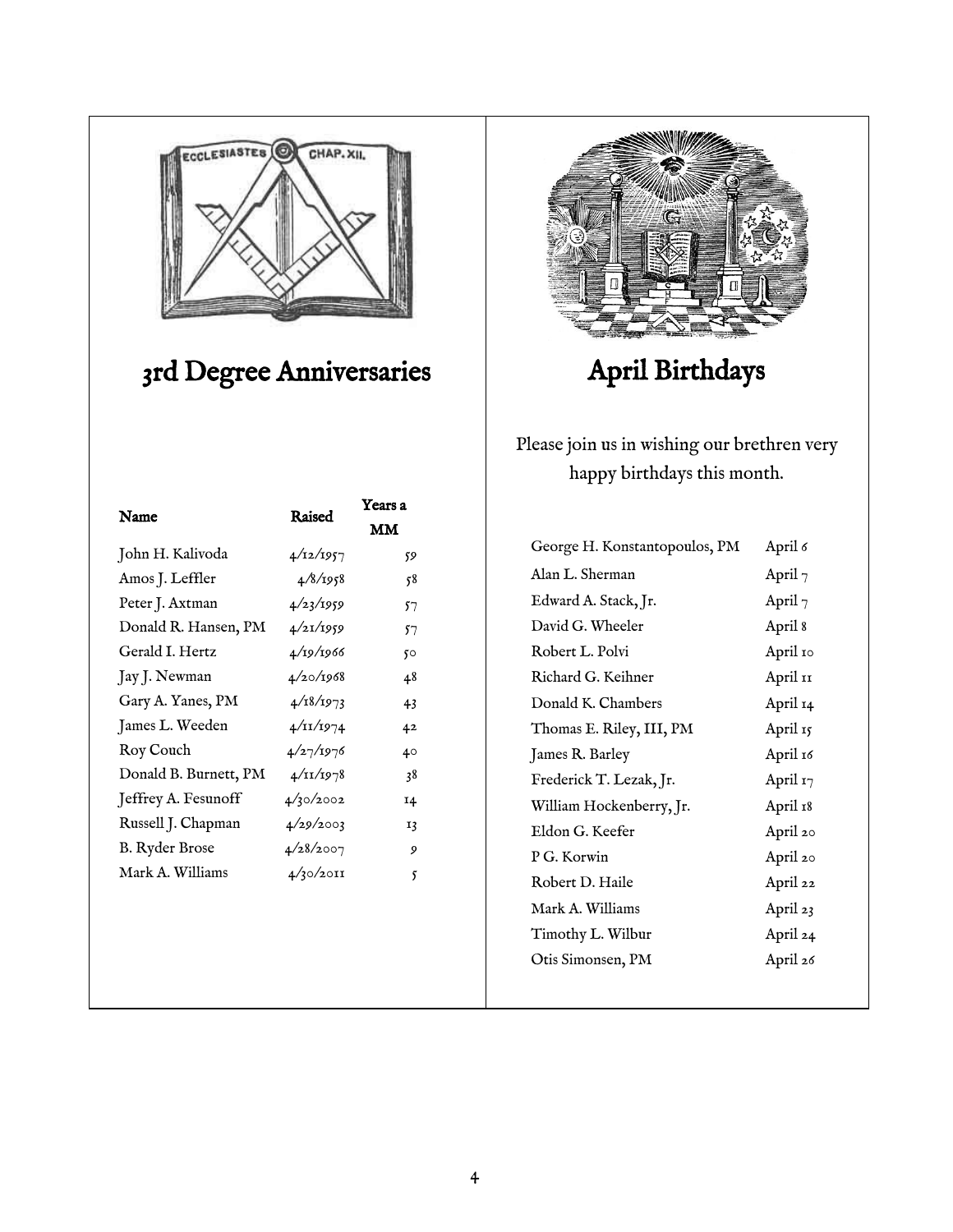#### Starlight News *Diablo Star Chapter OES*

The Order of the Eastern Star is alive and well in Orinda! We meet  $\mathcal{Q}_{7:30}$  PM on the 2nd Monday of each month.

Our 1st annual Battle of the Bay - A's vs. Giants - Baseball & Brats simulcast is scheduled for

April 2nd @ Acalanes Fellowship Lodge. This is sure to be a fun event for the whole family! Bring friends....there will be food, drinks, the game and fun for non-baseball fans - all for a modest ticket price. Check this corner next month for more details.

Our Fashion Show and Luncheon is set for April 10th @2:00 PM.

Want to know more about Eastern Star or thinking about joining our chapter? Contact Worthy Matron Pamela Lister: [pamela.lister@yahoo.com](mailto:pamela.lister@yahoo.com), Worthy Patron Chris Hansford: [hansfordclan@yahoo.com](mailto:hansfordclan@yahoo.com) or our Chapter Secretary: 0es214@gmail.com.